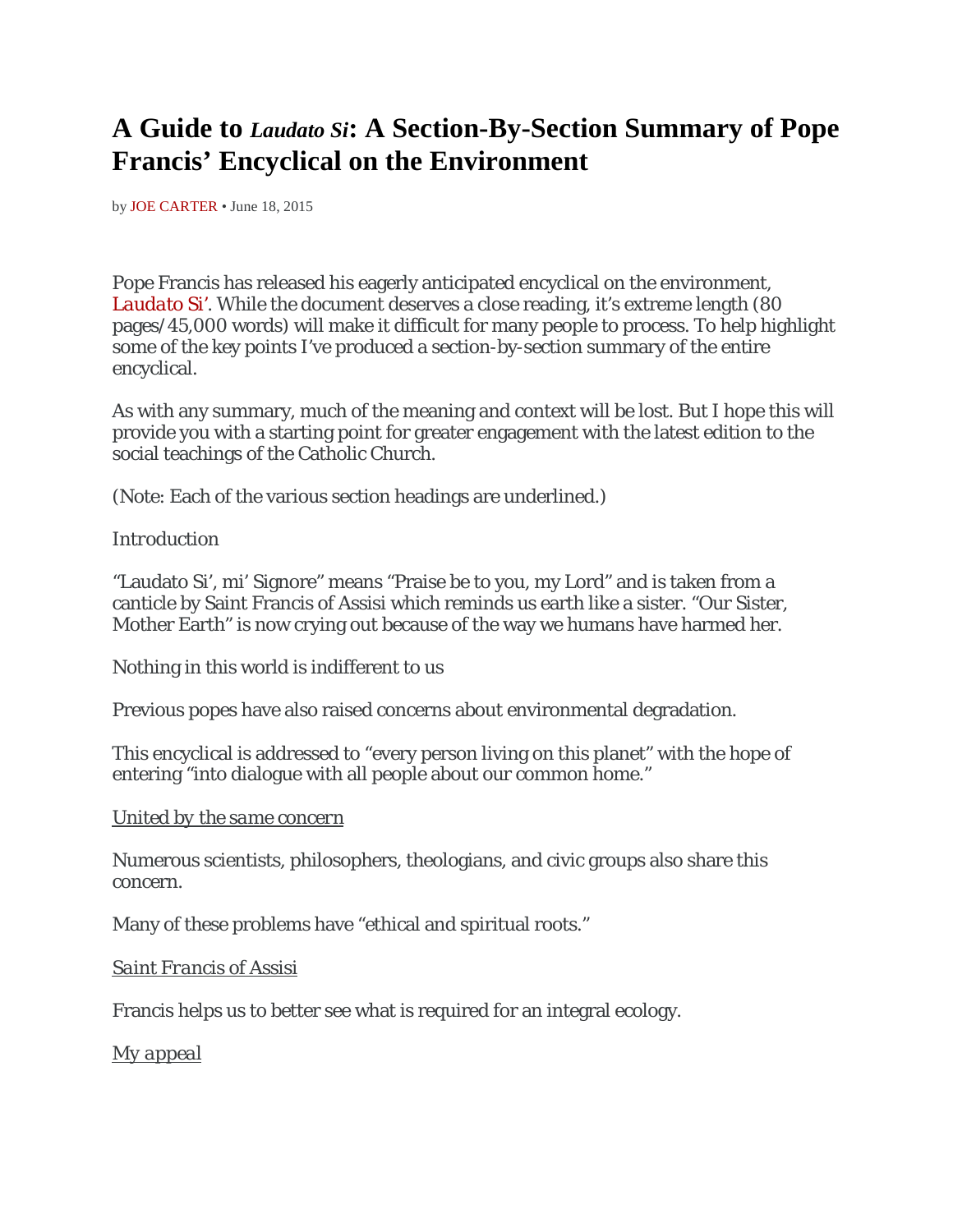The concern for the Earth includes a "concern to bring the whole human family together to seek a sustainable and integral development."

We need a new dialogue, that includes everyone, about how we are shaping the future of our planet.

What this encyclical will cover:

1. Reviews the "present ecological crisis" based on the "results of the best scientific research available today."

2. Considers "principles drawn from the Judaeo-Christian tradition" related to the commitment to the environment.

3. Considers the symptoms and causes of the crisis "to provide an approach to ecology which respects our unique place as human beings in this world and our relationship to our surroundings.

4. Offers broader "proposals for dialogue and action" for both individuals and international public policy.

5. Offers guidelines for human development based on the Christian spiritual experience.

# **CHAPTER ONE — WHAT IS HAPPENING TO OUR COMMON HOME**

# I. POLLUTION AND CLIMATE CHANGE

# *Pollution, waste and the throwaway culture*

Pollution is tied to the "throwaway culture." (The phrase "throwaway culture" appears five fives in the encyclical.)

# *Climate as a common good*

The climate is a common good that belongs to all of us.

Climate change is one of the "principal challenges facing humanity in our day." The planet is warming and humans are the primary cause, particularly due to the use of fossil fuels (which cause greenhouse gases) and deforestation for agricultural purposes. Public policy should reduce carbon emissions and promote renewable sources of energy.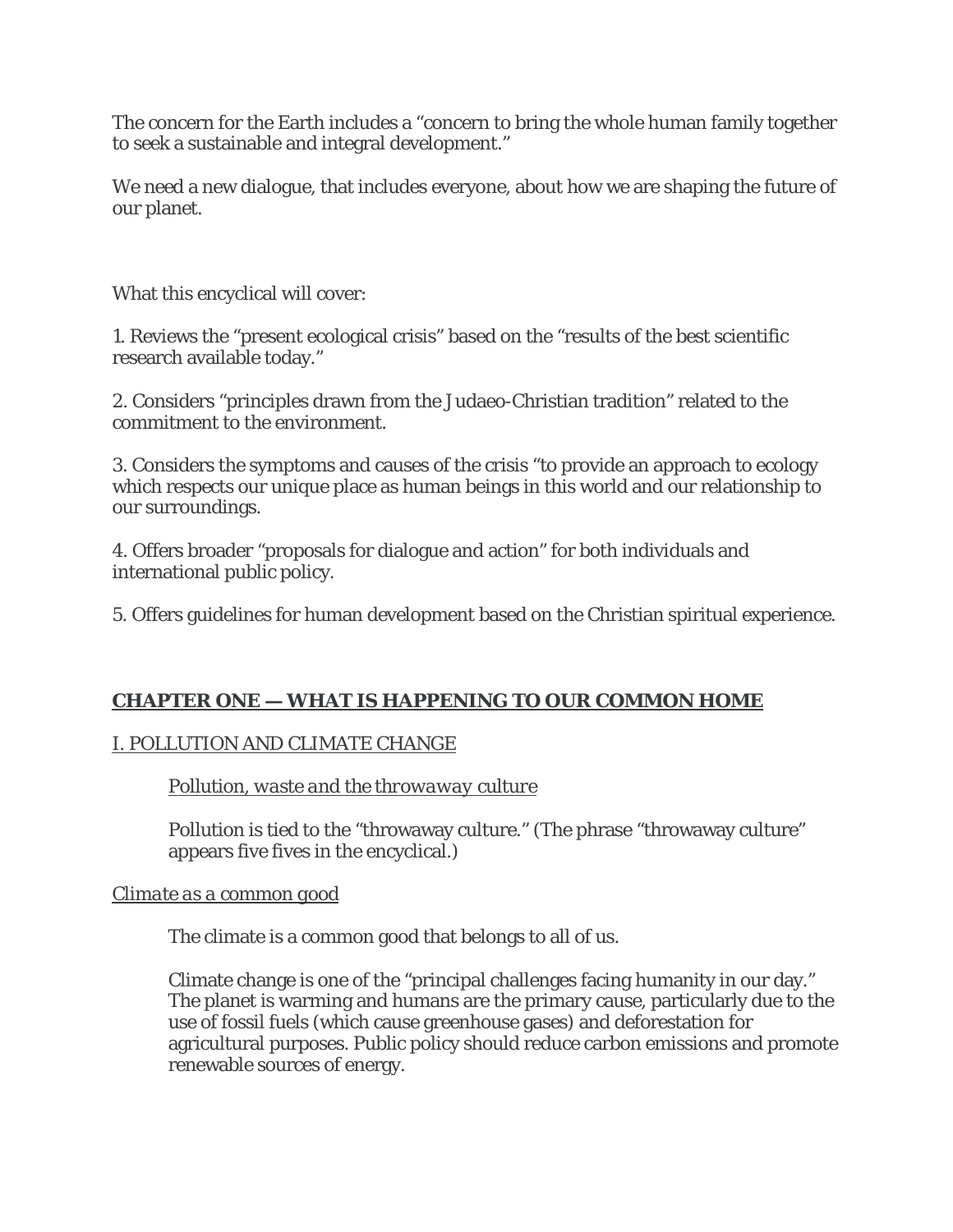The quality of water available to the poor is a serious concern. Water is increasingly being polluted, privatized, and wasted, which leads to problems for the poor.

The earth's resources are being plundered because of "short-sighted approaches to the economy, commerce and production." Most species of animals and plant life are becoming extinct because of humans. Our interventions in nature—even our attempts to fix what we caused— further "aggravates the situation."

#### III. LOSS OF BIODIVERSITY

The earth's resources are also being plundered because of "short-sighted approaches to the economy, commerce and production." The majority of species of plant and animals that are becoming extinct are dying off for reasons related to human activity.

Even some of our interventions to help are causing greater problems with biodiversity. Caring for ecosystems demands far-sightedness and preemptive action.

Greater investment needs to be made in research aimed at understanding more fully the functioning of ecosystems and adequately analyzing the different variables associated with any significant modification of the environment.

#### IV. DECLINE IN THE QUALITY OF HUMAN LIFE AND THE BREAKDOWN OF **SOCIETY**

Environmental deterioration, current models of development and the throwaway culture have a detrimental affect on humans.

Cities are becoming to large — "We were not meant to be inundated by cement, asphalt, glass and metal, and deprived of physical contact with nature."

Our omnipresent "media and digital world" can prevent us from living wisely.

#### V. GLOBAL INEQUALITY

Deterioration of the human and natural environments are connected, and both disproportionately hurt the poor. To fix environmental problems we have to also fix "human and social degradation."

Imbalances in population density are a concern, but the primary problem is "extreme and selective consumerism on the part of some" rather than population growth.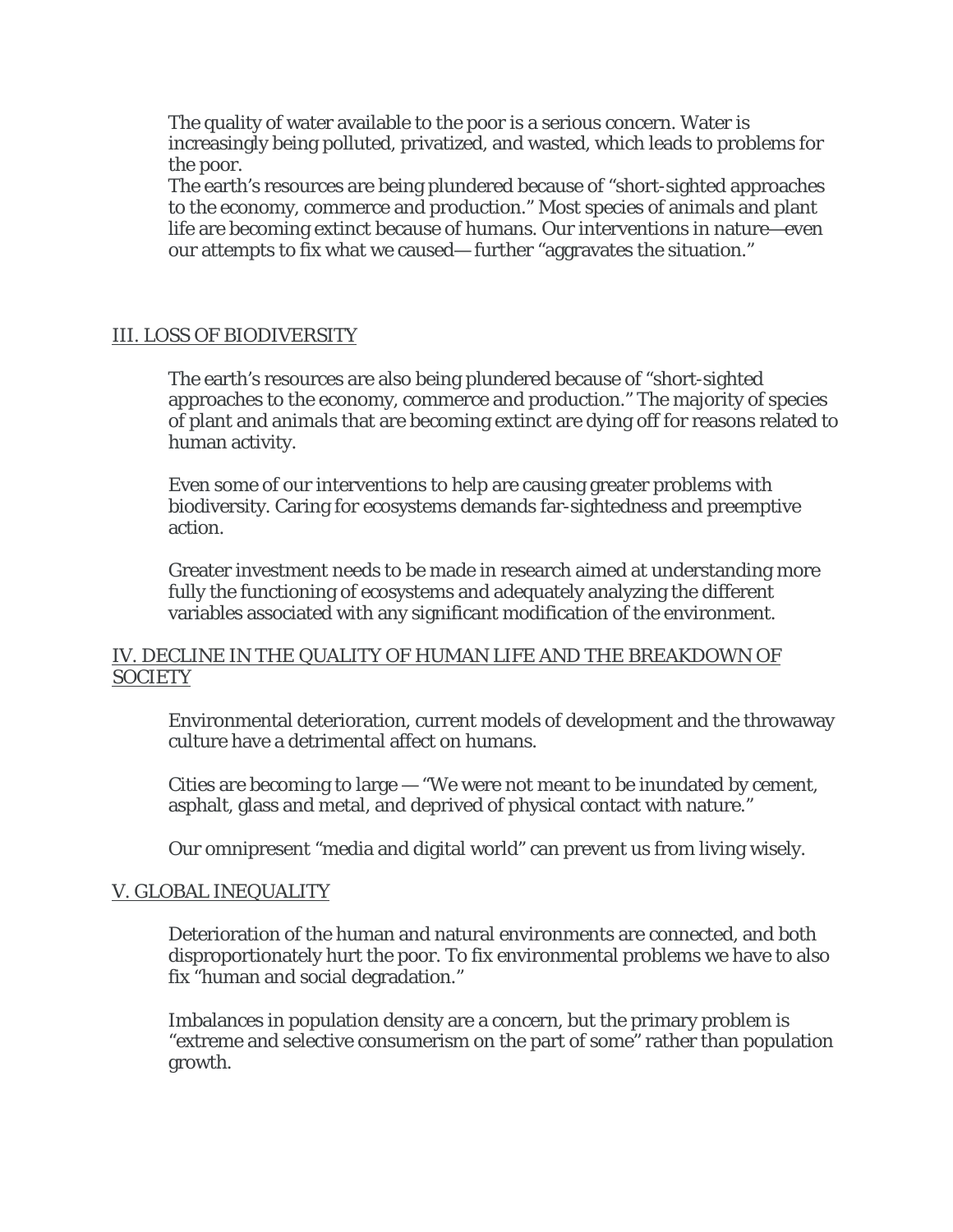Inequity affects not only individuals but entire countries and an "ecological debt" exists between the global north and south. Poor countries (which often have natural resources) fuel the development of richer nations. For this reason national have "differentiated responsibilities" when it comes to climate change.

#### VI. WEAK RESPONSES

The world needs an international legal framework to "set clear boundaries and ensure the protection of ecosystems" but, so far, the "international political responses" have been "weak."

Depletion of natural resources will likely lead to new wars, "albeit under the guise of noble claims."

Some countries provide positive examples of dealing with the environment but such efforts are not sufficient.

#### VII. A VARIETY OF OPINIONS

Two extremes of opinion fixing the environment: (1) Ecological problems will be solved by new technology, and (2) population should be reduced to prevent ecological harm. We need a dialogue that finds "viable future scenarios" between these extremes.

#### **CHAPTER TWO — THE GOSPEL OF CREATION**

Although they take different approaches to understanding reality, science and religion can enter into an "intense dialogue fruitful" for solving environmental problems.

#### I. THE LIGHT OFFERED BY FAITH

Although simply being human is "ample motivation" to care for nature and vulnerable human communities, faith also motivates Christians to care for the environment and the poor.

#### II. THE WISDOM OF THE BIBLICAL ACCOUNTS

The biblical narratives have much to say about the relationship of human beings with the world.

Human life is grounded in three fundamental and closely intertwined relationships—with God, with our neighbor and with the earth itself—yet these relationships have been broken, both outwardly and within us, by sin. As a result, the originally harmonious relationship between human beings and nature became broken and conflicted.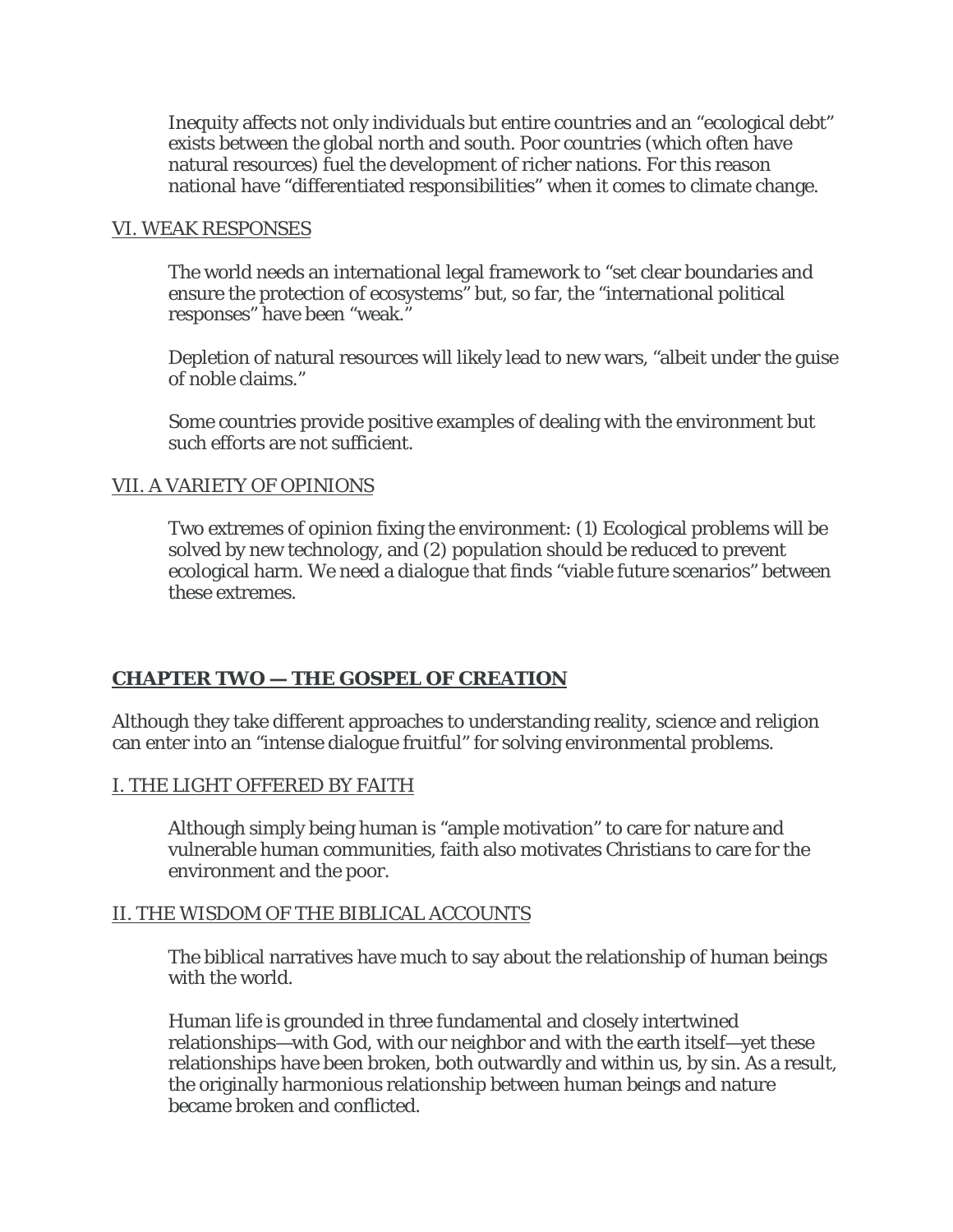The earth was here before us and it has been given to us by God. "Dominion" over the earth is not an excuse for "unbridled exploitation" but rather a command to be stewards of natural resources.

#### III. THE MYSTERY OF THE UNIVERSE

The word "creation" has a broader meaning than "nature", for it has to do with God's loving plan in which "every creature has its own value and significance."

The ultimate destiny of the universe is in the fullness of God, which "has already been attained by the risen Christ, the measure of the maturity of all things." All creation is thus moving toward a "common point of arrival"—back to the Creator.

#### IV. THE MESSAGE OF EACH CREATURE IN THE HARMONY OF CREATION

Each creature has its own purpose. The Spirit of life dwells in every living creature and calls us to enter into relationship with him.

#### V. A UNIVERSAL COMMUNION

Humans are "linked by unseen bonds and together form a kind of universal family." Concern for the environment needs to be joined to a "sincere love for our fellow human beings and an unwavering commitment to resolving the problems of society."

#### VI. THE COMMON DESTINATION OF GOODS

Every ecological approach needs to incorporate a social perspective that takes into account the fundamental rights of the poor and the underprivileged.

Private property is not absolute or inviolable. The principle of the subordination of private property to the universal destination of goods, and thus the right of everyone to their use, is a golden rule of social conduct and "the first principle of the whole ethical and social order"

The natural environment is a collective good. We break the commandment "Thou shall not kill" means when "twenty percent of the world's population consumes resources at a rate that robs the poor nations and future generations of what they need to survive."

#### VII. THE GAZE OF JESUS

Jesus was able to invite others to be attentive to the beauty of creation because he himself was in constant touch with nature. "From the beginning of the world, but particularly through the incarnation, the mystery of Christ is at work in a hidden manner in the natural world as a whole, without thereby impinging on its autonomy."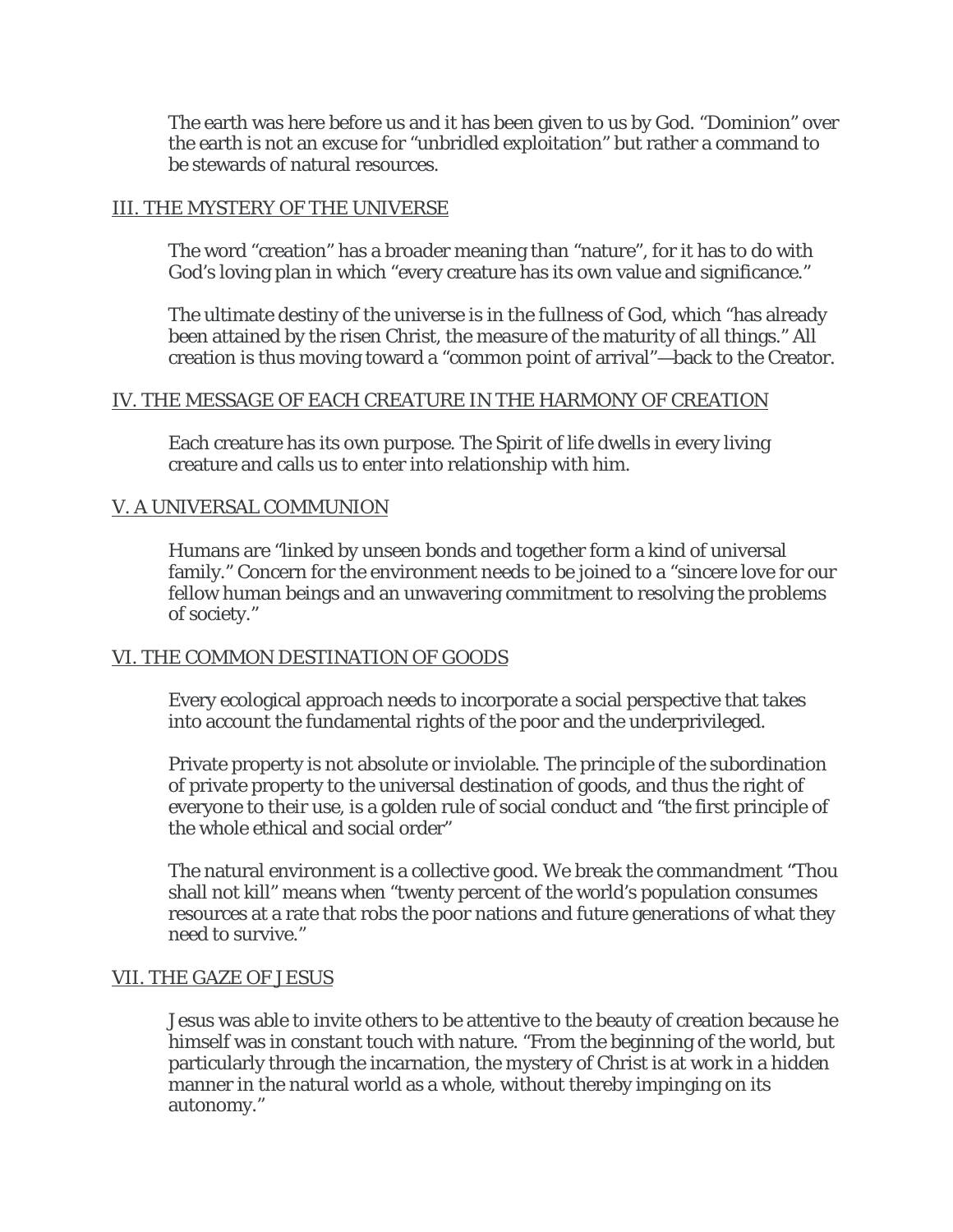# **CHAPTER THREE — THE HUMAN ROOTS OF THE ECOLOGICAL CRISIS**

A certain way of understanding human life and activity— the dominant technocratic paradigm—has gone awry, to the serious detriment of the world around us.

# I. TECHNOLOGY: CREATIVITY AND POWER

Technology can be good, but it is also powerful and increases our power. Not every increase in power is an increase of progress. We need a "culture and spirituality genuinely capable of setting limits and teaching clear-minded selfrestraint."

#### II. THE GLOBALIZATION OF THE TECHNOCRATIC PARADIGM

Humanity has taken up technology and its development according to an "undifferentiated and one-dimensional paradigm." But science and technology is not neutral. Many environmental problems stem from the tendency to make the method and aims of science and technology an "epistemological paradigm" which shapes the lives of individuals and the workings of society.

We need to "slow down and look at reality in a different way," so that we can "appropriate the positive and sustainable progress which has been made" and "recover the values and the great goals swept away by our unrestrained delusions of grandeur."

#### III. THE CRISIS AND EFFECTS OF MODERN ANTHROPOCENTRISM

Modern anthropocentrism prizes technical thought over reality by seeing creation as mere raw material for our use. This has affected many areas of life: "When we fail to acknowledge as part of reality the worth of a poor person, a human embryo, a person with disabilities – to offer just a few examples – it becomes difficult to hear the cry of nature itself; everything is connected."

"Since everything is interrelated, concern for the protection of nature is also incompatible with the justification of abortion."

#### *Practical relativism*

A misguided anthropocentrism—particularly our culture of relativism—leads to a misguided lifestyle. When human beings place themselves at the center, they give absolute priority to immediate convenience and all else becomes relative.

#### *The need to protect employment*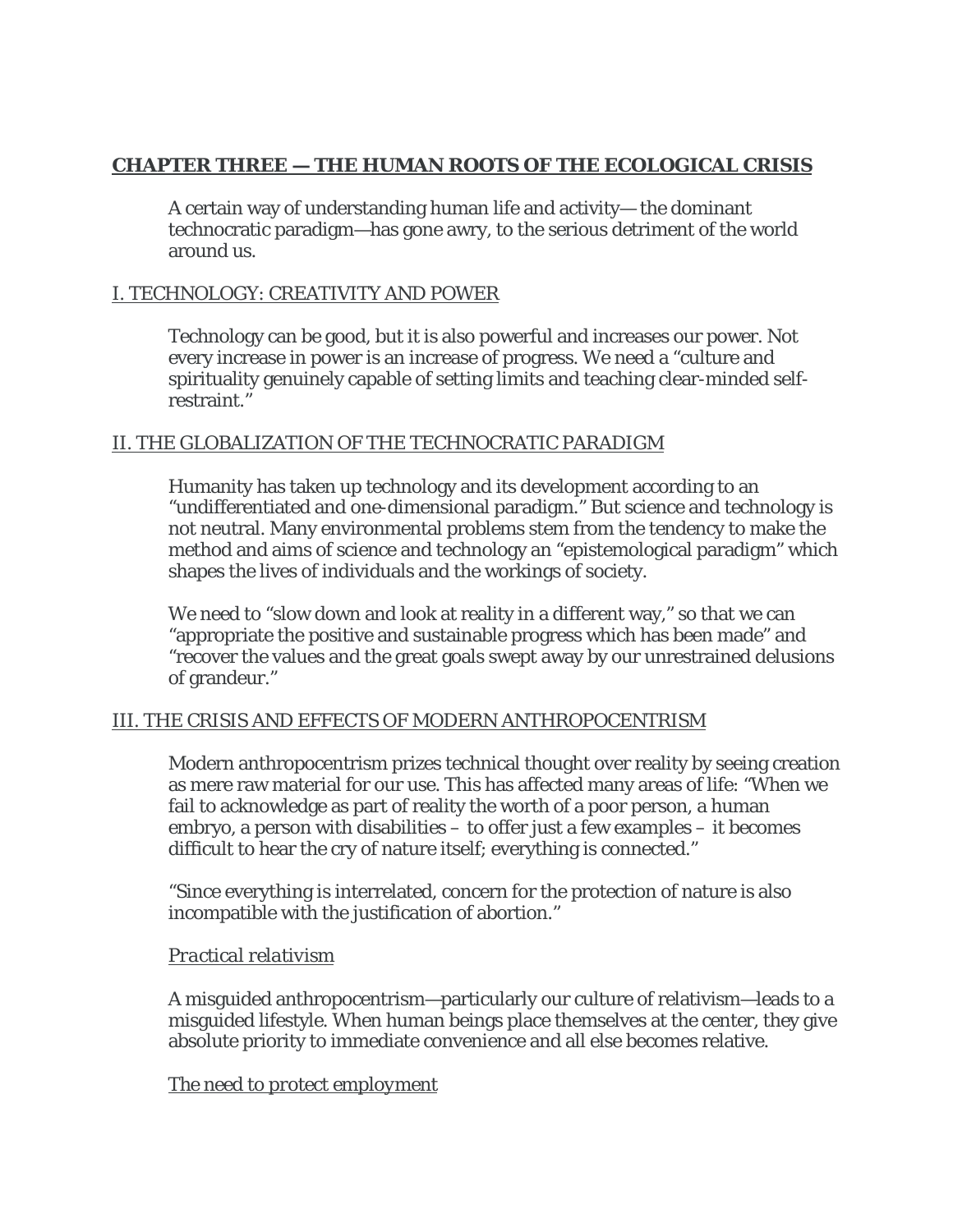An integral ecology needs to take account of the value of human labor and a correct understanding of work. Civil authorities have the right and duty to adopt clear and firm measures in support of small producers and differentiated production. To ensure economic freedom from which all can effectively benefit, restraints occasionally have to be imposed on those possessing greater resources and financial power.

## *New biological technologies*

We can't make general judgments about genetic modification (GM), whether vegetable or animal, medical or agricultural. Still, there are a number of significant difficulties with GM that should not be underestimated (e.g., destroying the complex network of ecosystems).

Those concerned about GM should also be concerned when it is applied to human embryos.

# **CHAPTER FOUR — INTEGRAL ECOLOGY**

Since everything is closely interrelated we need an integral ecology, one that clearly respects its human and social dimensions.

# I. ENVIRONMENTAL, ECONOMIC AND SOCIAL ECOLOGY

Ecology studies the relationship between living organisms and the environment in which they develop. When we speak of the "environment", what we really mean is a relationship existing between nature and the society that lives in it. We ourselves are a part of nature. Therefore, the social and environmental crises are intertwined.

We need an "economic ecology" capable of appealing to a broader vision of reality. The analysis of environmental problems cannot be separated from the "analysis of human, family, work-related and urban contexts, nor from how individuals relate to themselves, which leads in turn to how they relate to others and to the environment."

Every violation of solidarity and civic friendship harms the environment.

#### II. CULTURAL ECOLOGY

Ecology also involves protecting the "cultural treasures of humanity in the broadest sense." But our consumerist vision of human beings, encouraged by the mechanisms of today's globalized economy, has a leveling effect on cultures, diminishing the immense variety that is the heritage of all humanity. We must look for solutions that include local people from within their proper culture.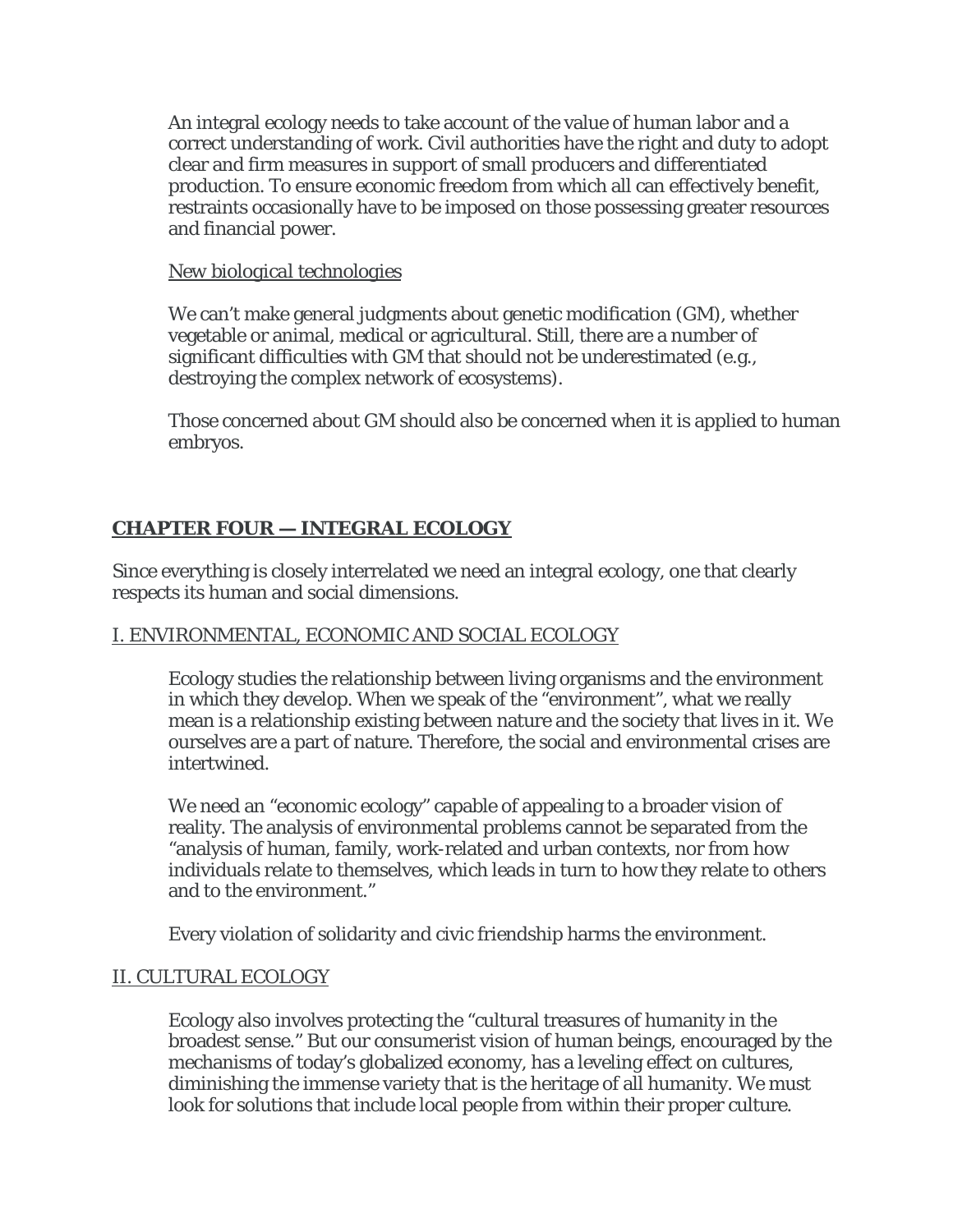We must show special care for indigenous communities and their cultural traditions.

The disappearance of a culture can as a serious as the disappearance of a species of plant or animal. The imposition of a dominant lifestyle linked to a single form of production can be just as harmful as the altering of ecosystems.

# III. ECOLOGY OF DAILY LIFE

Authentic development must take into consideration the settings in which people live their lives. We must keep this in mind when designing buildings, cities, public spaces, etc.

Human ecology also includes the relationship between human life and the moral law. Also, we must value our "own body in its femininity or masculinity." It is not a healthy attitude which would seek "to cancel out sexual difference because it no longer knows how to confront it".

#### IV. THE PRINCIPLE OF THE COMMON GOOD

Human ecology is inseparable from the notion of the common good, a central and unifying principle of social ethics. Because current injustices, the common good requires solidarity with and a preferential option for the poor.

#### V. JUSTICE BETWEEN THE GENERATIONS

The notion of the common good also extends to future generations. Our approach to environmental problems must take this into account.

# **CHAPTER FIVE — LINES OF APPROACH AND ACTION**

An outline of the major paths of dialogue to stem the crisis.

#### I. DIALOGUE ON THE ENVIRONMENT IN THE INTERNATIONAL COMMUNITY

The interdependence of humanity obliges us to think of "one world with a common plan." We need a global consensus to fix the problem.

Fossil fuels must be phased out as soon as possible. The international community needs to find a way to make this happen.

Buying and selling "carbon credits" is not the right solution.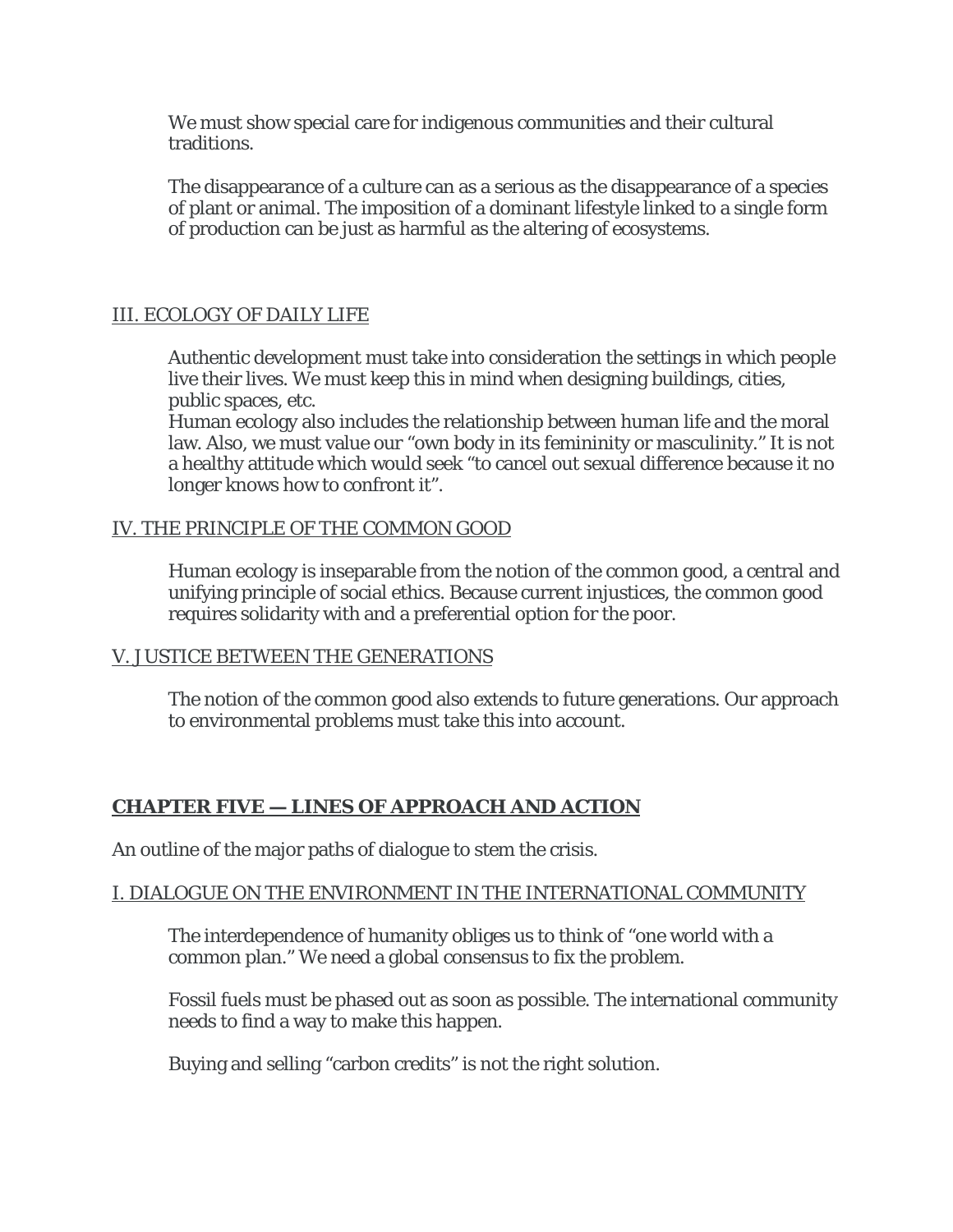Enforceable international agreements and global regulatory norms are urgently needed.

We need to develop "more efficiently organized international institutions" to address global warming and poverty. There is urgent need of a true world political authority to address these issues.

#### II. DIALOGUE FOR NEW NATIONAL AND LOCAL POLICIES

These issues need to be addressed not only at the international level, but at the local and national level as well. Political and institutional frameworks need to promote best practices and avoid bad practices. Political activity on the local level could also be directed to modifying consumption, developing an economy of waste disposal and recycling, protecting certain species and planning a diversified agriculture and the rotation of crops.

However, there are no uniform recipes, because each country or region has its own problems and limitations.

# III. DIALOGUE AND TRANSPARENCY IN DECISION-MAKING

We need greater transparency to access the environmental impact of business ventures and projects. Environmental impact assessment should be included in the planning stages. A consensus should always be reached between the different stakeholders, who can offer a variety of approaches, solutions, and alternatives. The local population, though, should have a special place at the table.

In any discussion about a proposed venture, a number of questions need to be asked in order to discern whether or not it will contribute to genuine integral development: What will it accomplish? Why? Where? When? How? For whom? What are the risks? What are the costs? Who will pay those costs and how? Profit cannot be the sole criterion to be taken into account.

Reaching consensus is not easy and the Church does not presume to settle scientific questions or to replace politics.

#### IV. POLITICS AND ECONOMY IN DIALOGUE FOR HUMAN FULFILMENT

"Politics must not be subject to the economy, nor should the economy be subject to the dictates of an efficiency-driven paradigm of technocracy." Politics and economy should serve human life.

The financial crisis of 2007-08 provided an opportunity to develop a new economy and new ways of regulating speculative financial practices and virtual wealth. But the response to the crisis did not include rethinking the outdated criteria that "continue to rule the world." Production does not always fairly assign value.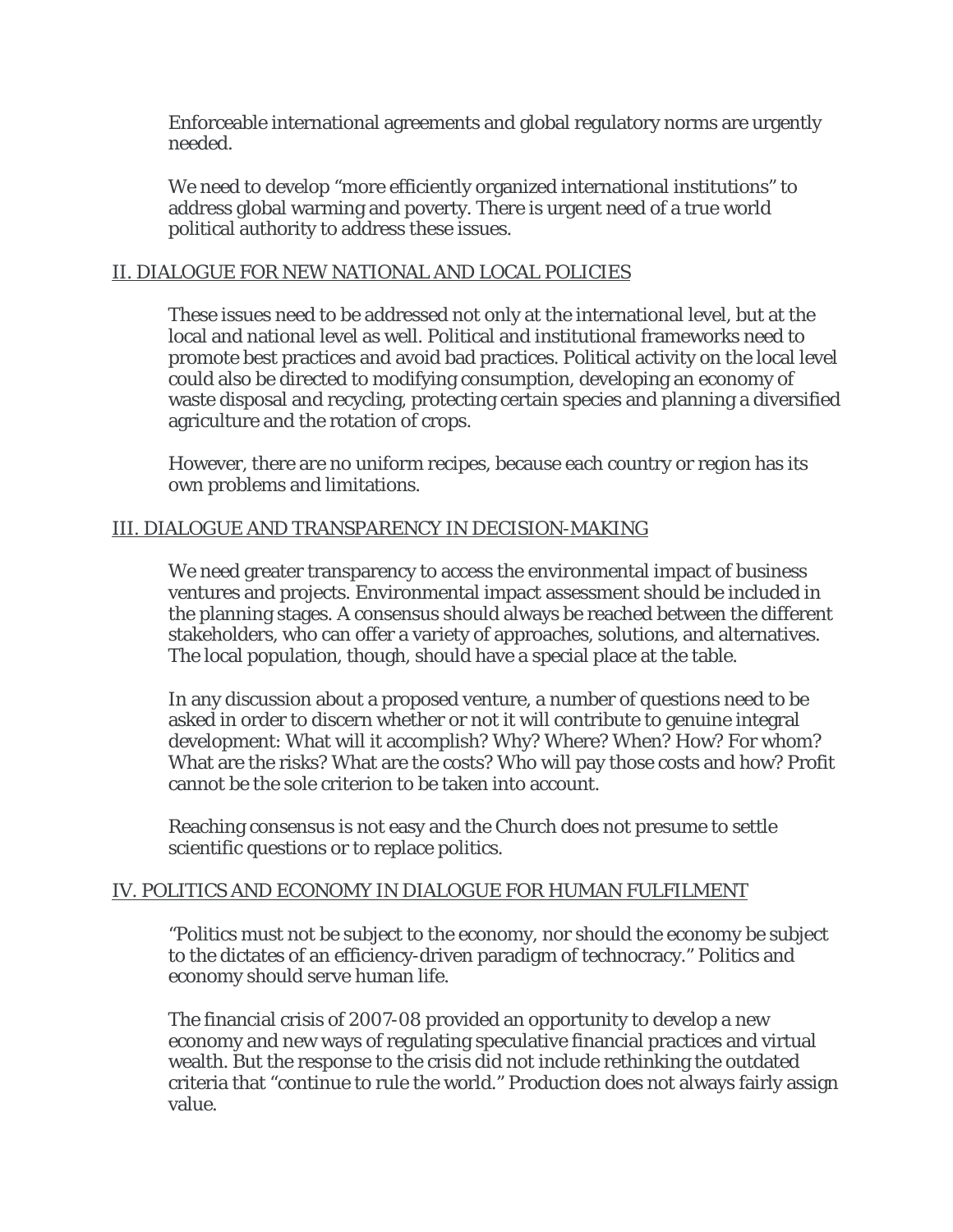We need to reject a magical conception of the market, which would suggest "problems can be solved simply by an increase in the profits of companies or individuals." We can't rely on those focused on "maximizing profits" to fix the problem.

Efforts to promote a sustainable use of natural resources are an investment capable of providing other economic benefits in the medium term.

For new models of progress to arise, there is a need to change "models of global development"

The principle of the maximization of profits reflects a misunderstanding of the very concept of the economy.

We need a politics that is "capable of a new, integral and interdisciplinary approach to handling the different aspects of the crisis."

Politics and the economy tend to blame each other when it comes to poverty and environmental degradation. They need to own up to their mistakes and find ways to join together to promote the public good.

# V. RELIGIONS IN DIALOGUE WITH SCIENCE

Empirical science can't explain the whole of reality. We need also to look at the ethical and spiritual resources produced by the world's religions.

The majority of people living on our planet profess to be believers, and they need to dialogue with each other and with science on these issues.

# **CHAPTER SIX — ECOLOGICAL EDUCATION AND SPIRITUALITY**

Many things have to change course—most of all, we humans.

#### I. TOWARDS A NEW LIFESTYLE

The market tends to promote extreme consumerism, and compulsive consumerism is an example of how the "techno-economic paradigm affects individuals." This paradigm leads people to believe that they are free as long as they have the supposed freedom to consume. But those really free are the minority who wield economic and financial power.

This leads to self-centeredness, which increases greed. We buy stuff to fill the emptiness within ourselves. This causes us to lose focus on the common good.

The effect will be social unrest. Obsession with a consumerist lifestyle, with increases inequality, will lead to violence and mutual destruction.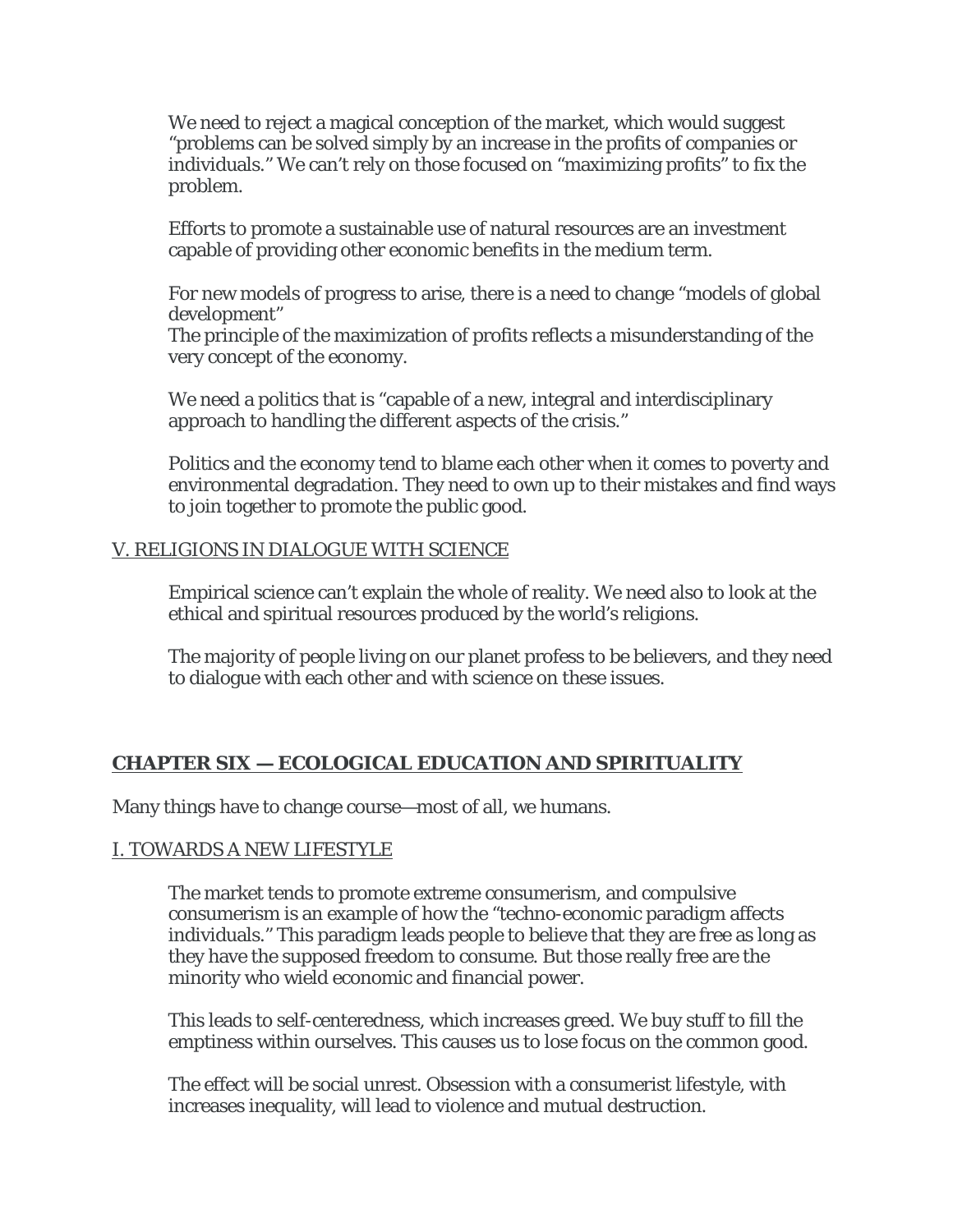The problem isn't hopeless, however, since humans have the ability to change. A change in our lifestyle could positively influence those who "wield political, economic and social power."

## II. EDUCATING FOR THE COVENANT BETWEEN HUMANITY AND THE ENVIRONMENT

Environmental education shouldn't only be focused on scientific information and consciousness-raising. It should help us how the transcendent gives "ecological ethics its deepest meaning."

Education in environmental responsibility can encourage us to act in way that promote the common good, such as "avoiding the use of plastic and paper, reducing water consumption, separating refuse, cooking only what can reasonably be consumed, showing care for other living beings, using public transport or car-pooling, planting trees, turning off unnecessary lights, or any number of other practices."

We s shouldn't worry that such efforts won't "change the world." They benefit society by "calling forth goodness."

Ecological education can take place in a variety of settings: at school, in families, in the media, in catechesis and elsewhere.

Political institutions and various other social groups are also entrusted with helping to raise people's awareness. All Christian communities have an important role to play in ecological education.

#### III. ECOLOGICAL CONVERSION

Spirituality can motivate us to a more passionate concern for the protection of our world. The ecological crisis is thus also a summons to profound interior conversion. Some people need an "ecological conversion", whereby the effects of their "encounter with Jesus Christ become evident in their relationship with the world around them." A healthy relationship with creation is one dimension of overall personal conversion.

Individual conversion, though, is not enough. The ecological conversion needed to bring about lasting change is also a community conversion.

#### IV. JOY AND PEACE

Christian spirituality proposes an alternative to our obsession with consumption. We need to adopt the mindset that "less is more." Christian spirituality proposes a growth marked by moderation and the capacity to be happy with little.